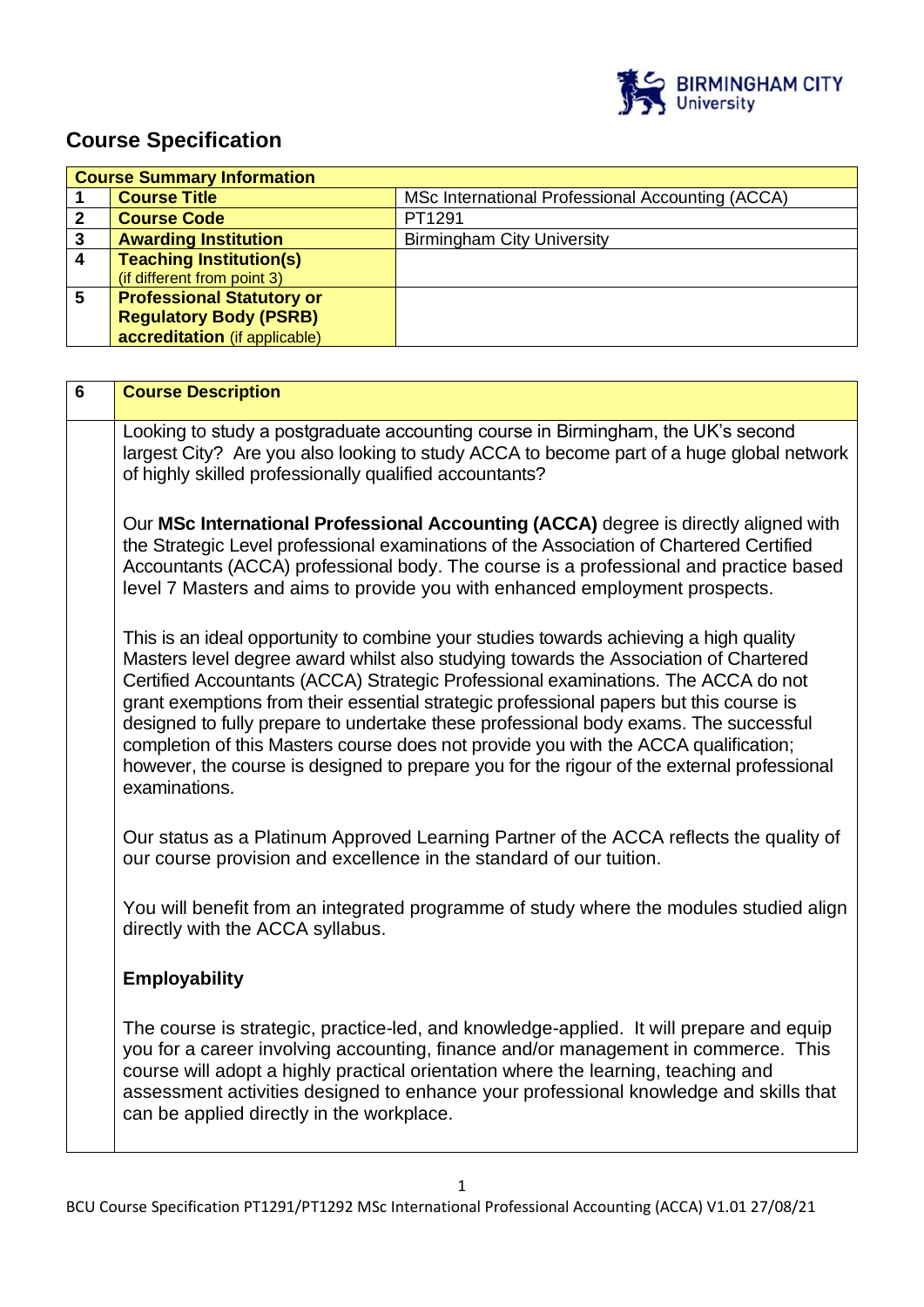

The course incorporates a range of modules exploring a variety of related disciplines, recognising that the accounting function cannot operate in isolation. You will consider both internal and external stakeholders in the decisions they make and the advice they provide.

The course aims to develop you with employability skills, attributes and attitudes relevant to the modern business world. It will provide you with an opportunity to apply your knowledge and skills in workplace relevant scenarios. You will work on real world case studies requiring postgraduate skills enabling you to experience the workplace environment. Employment will be enhanced due to option modules that will build up your technical knowledge and professional skills in areas such as Audit and Assurance, Taxation, Accountancy, Finance, Management and Governance.

The course will consider the study of accounting and finance from an international perspective including the use of international accounting and auditing standards as appropriate. You will also be able to participate in international business games. All students on the course have the opportunity to undertake a 20 week Professional Placement that extends the course to 18 months to further enhance your employability. The flexibility built into the proposed course will enable you to build a course that best suits your skills, interests and aspirations.

# **What if you do not wish to study for the ACCA professional exams?**

There is no requirement for students on this Master's course to sit the professional exams set by the ACCA. If you decide that you want to focus solely on the Master's level award then you can. If you do wish to take the strategic professional ACCA examinations then you will need to be a registered student of the ACCA and be eligible to sit those exams. Please note that the ACCA charge fees for registration and their professional examinations that not covered by your course fee to the University. To find out more about ACCA fees, and how you can start a successful career having completed this course, visit [www.accaglobal.com/graduate.](http://www.accaglobal.com/graduate)

The standard taught course is a 12 months in duration course but we also offer the opportunity for you to undertake Professional Placement which is an 18 month course.

The Professional Placement version of the course is optional and is offered as an alternative to the standard version of the course.

This will allow you to complete a credit bearing, 20 week Professional Placement as an integral part of your Master's Degree. The purpose of the Professional Placement is to improve your employability skills which will, through the placement experience, allow you to evidence your professional skills, attitudes and behaviours at the point of entry to the postgraduate job market. Furthermore, by completing the Professional Placement, you will be able to develop and enhance your understanding of the professional work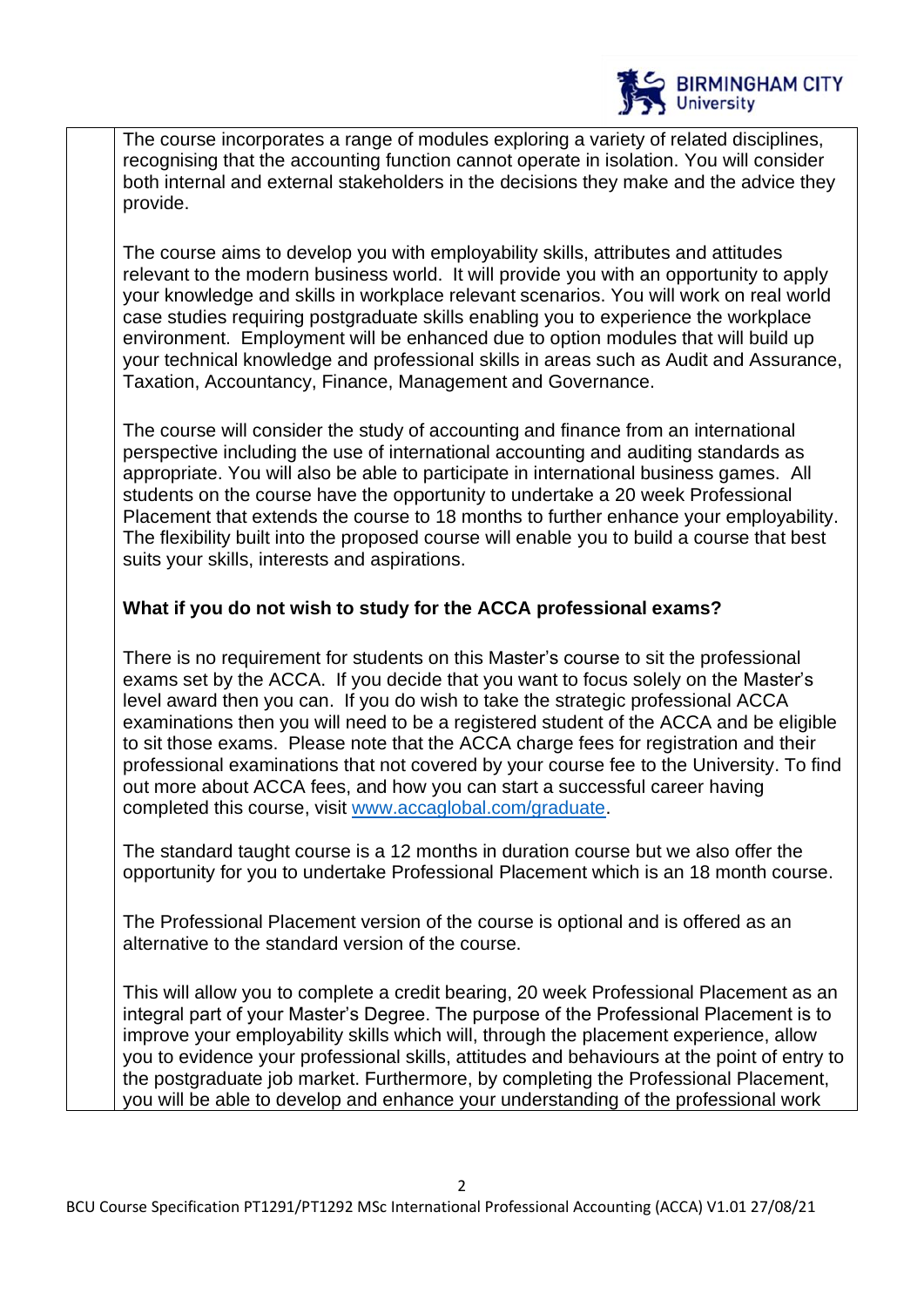

environment, relevant to your chosen field of study, and reflect critically on your own professional skills development within the workplace.

You will be responsible for finding and securing your own placement. The University, however, will draw on its extensive network of local, regional and national employers to support you in finding a suitable placement to complement your chosen area of study. You will also benefit from support sessions delivered by Careers+ as well as advice and guidance from your School.

Placements will only be confirmed following a competitive, employer-led selection process, therefore the University will not be able to guarantee placements for students who have registered for the 'with Professional Placement' course. All students who do not find a suitable placement or do not pass the competitive selection process will be automatically transferred back to the standard, non-placement version of the course.

## **When does the course start?**

The course is designed to prepare students for the December and June ACCA exam sessions and for this reason, the course starts earlier than most other Masters level courses. Our course Induction is held at the end of August and teaching commences in the first week of September. You should ensure that you are available to commence your studies at the start of the course otherwise there is a risk of academic failure.

## **What's covered in the course?**

The course is aligned to the ACCA strategic professional syllabus. For this reason you will study all the essential modules, and at least two of the option modules, that you need to take to complete the ACCA strategic professional exams. In addition, you will be required to undertake a module on governance and ethics and in the summer term you will be study the integrated strategic case study or take the professional placement route.

The course adopts an international perspective across the modules including the consideration and application of international accounting and auditing standards.

# **Our staff**

Our tutors are largely qualified accountants with expert academic and professional knowledge and experience. They have worked for companies such as Cadbury Schweppes, Marks and Spencer Financial Services, the Audit Commission, Top 4 and Top 20 accountancy firms, in particular, Deloitte, KPMG, BDO, and training providers Kaplan Financial and BPP. Our tutors are highly experienced and can therefore use real-life experiences to enhance your learning in the classroom.

# **Why Choose Us?**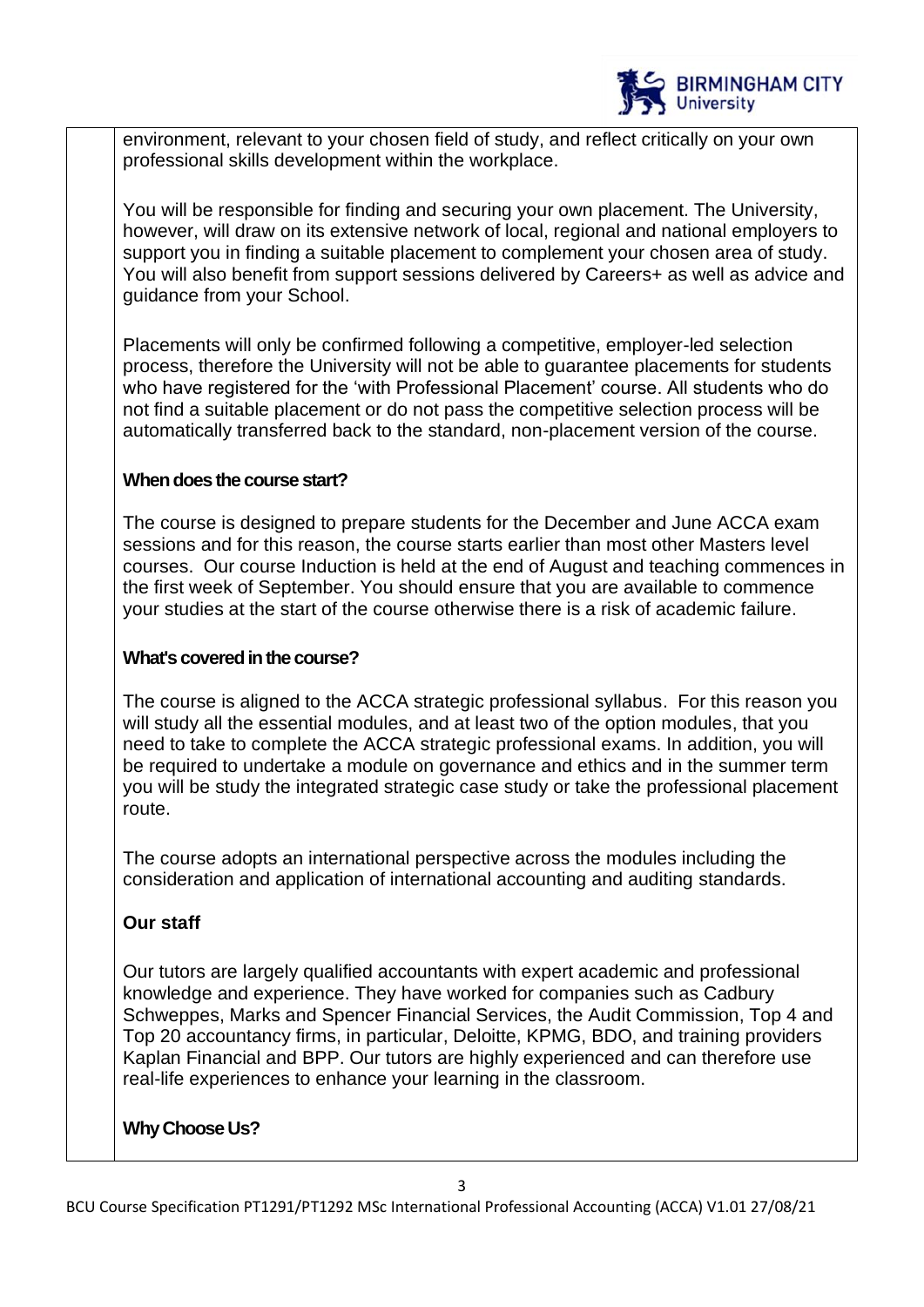

- Birmingham City University is one of a select few UK universities that are Platinum Approved Learning partner of the ACCA. This is the highest level of accreditation, and it is a distinction we have [held continuously for many years.](https://www.bcu.ac.uk/business-school/news-and-events/acca-platinum-status-retained)
- Excellent pass rates.
- Our students achieve outstanding results, consistently outperforming the qualification's global pass rates. Several students recently achieved top 10 world ranking results in some of the modules we taught,
- Excellent ratings of students experience in NSS surveys.
- Our industry experienced staff and small class sizes means you'll get personal, dedicated tuition and support.
- Our fees are very competitive and include revision tuition and mock exams, texts and exam kits, providing our students with great value for money.
- We welcome students from around the world, creating a diverse, multi-cultural learning environment.
- If you are an international student, we're highly experienced at guiding international students throughout their studies, providing you with the opportunity to enrol onto free sessions such as improving your English language, mathematical or study skills.

|    | <b>Course Awards</b>                                                                           |              |                                  |
|----|------------------------------------------------------------------------------------------------|--------------|----------------------------------|
| 7a | <b>Name of Final Award</b>                                                                     | <b>Level</b> | <b>Credits</b><br><b>Awarded</b> |
|    | Masters of Science International Professional Accounting (ACCA)                                | 7            | 180                              |
|    | Masters of Science International Professional Accounting (ACCA)<br>with Professional Placement | . 7          | 240                              |
| 7b | <b>Exit Awards and Credits Awarded</b>                                                         |              |                                  |
|    | Postgraduate Certificate International Professional Accounting<br>(ACCA)                       |              | 60                               |
|    | Postgraduate Diploma International Professional Accounting<br>(ACCA)                           |              | 120                              |

| <u>ິດ</u> | <b>Derogation from the University Regulations</b> |  |
|-----------|---------------------------------------------------|--|
|           | N/A                                               |  |

| 9<br><b>Delivery Patterns</b>               |                             |                          |         |
|---------------------------------------------|-----------------------------|--------------------------|---------|
| <b>Mode(s) of Study</b>                     | <b>Location(s) of Study</b> | <b>Duration of Study</b> | Code(s) |
| <b>Full Time</b>                            | City centre                 | 12 months                | PT1291  |
| Full Time with                              | City Centre and             | 18 months                | PT1292  |
| Professional Placement   Placement Provider |                             |                          |         |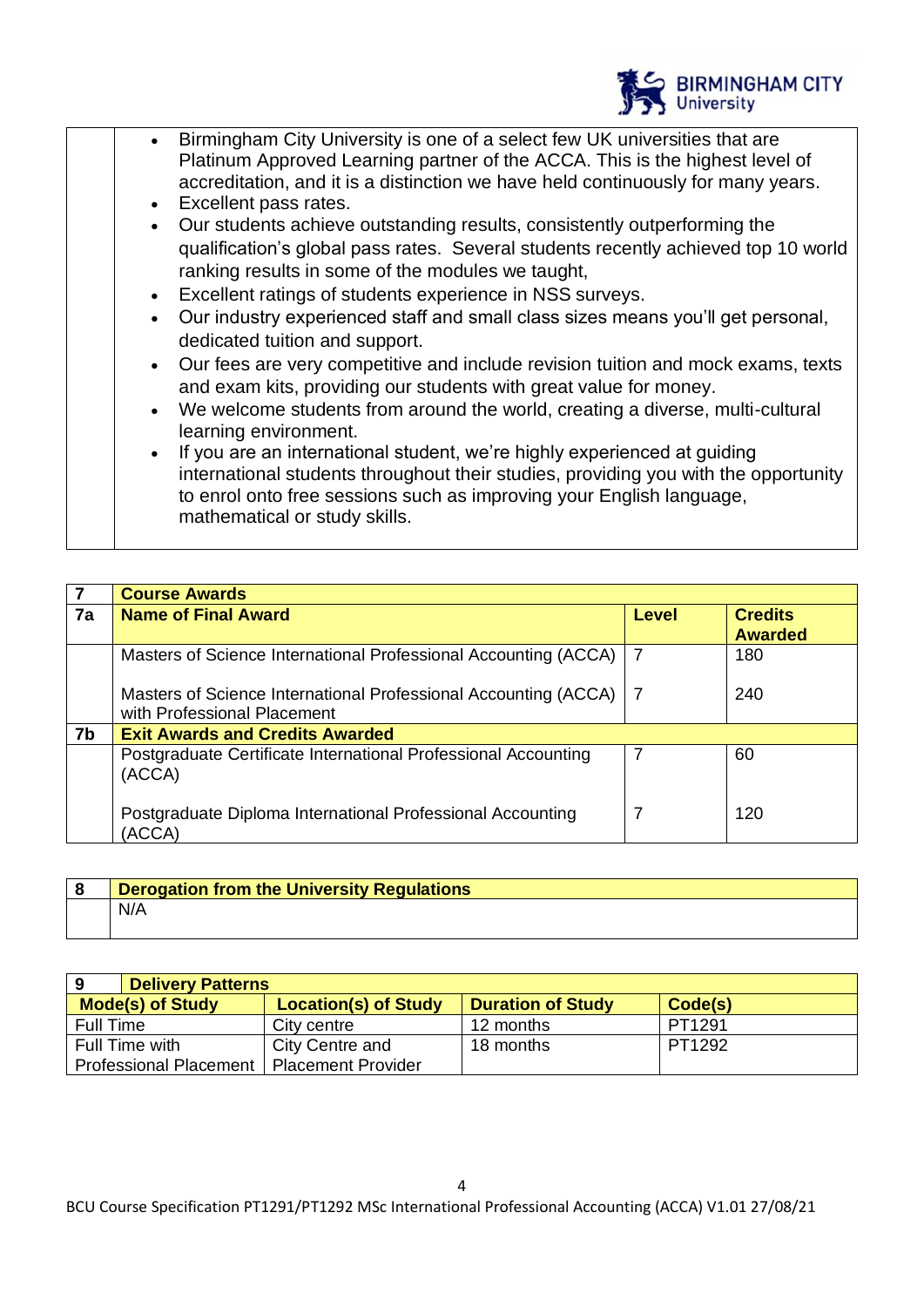

# **10 Entry Requirements**

The admissions requirements for this course are stated on the course page of the BCU website at [https://www.bcu.ac.uk/.](https://www.bcu.ac.uk/)

| $\overline{11}$         | <b>Course Learning Outcomes</b>                                                                                                                                                         |  |  |
|-------------------------|-----------------------------------------------------------------------------------------------------------------------------------------------------------------------------------------|--|--|
|                         |                                                                                                                                                                                         |  |  |
|                         | Knowledge and understanding                                                                                                                                                             |  |  |
| $\mathbf{1}$            | Critically evaluate and apply relevant knowledge to complex issues including the contexts within                                                                                        |  |  |
|                         | which international accounting operates, a systematic understanding of the external context of                                                                                          |  |  |
|                         | organisations and how they are managed.                                                                                                                                                 |  |  |
| $\overline{2}$          | Demonstrate in depth advanced knowledge and critical understanding of current issues and                                                                                                |  |  |
|                         | international developments in accounting, and use current and alternative technical language to                                                                                         |  |  |
| $\mathbf{3}$            | describe practices of accounting and apply them in structured and unstructured situations.<br>Present and summarise transactions and other economic events, create financial statements |  |  |
|                         | complying with relevant regulatory requirements and critically evaluate such techniques.                                                                                                |  |  |
| $\overline{\mathbf{4}}$ | Critically analyse the operations of a business and perform financial analyses and projections;                                                                                         |  |  |
|                         | and evaluate the contexts in which accounting data and information is processed and present                                                                                             |  |  |
|                         | information to organisations in a professional context.                                                                                                                                 |  |  |
| 5                       | Demonstrate in depth knowledge and critical evaluation of theories and empirical evidence                                                                                               |  |  |
|                         | concerning the effects of international accounting.                                                                                                                                     |  |  |
| 6                       | Critically evaluate issues relating to financial management, risk and the operation of capital                                                                                          |  |  |
|                         | markets and make appropriate recommendations.                                                                                                                                           |  |  |
|                         | <b>Generic Skills, Abilities and Attributes</b>                                                                                                                                         |  |  |
| $\overline{7}$          | Critical evaluation of arguments and evidence. Demonstrate professional skills and commercial                                                                                           |  |  |
|                         | awareness when communicating with other professionals and organisations, including                                                                                                      |  |  |
|                         | scepticism when appropriate.                                                                                                                                                            |  |  |
| 8                       | Independent and self-managed learning.                                                                                                                                                  |  |  |
| 9                       | Analysis, filtering and evaluation of data and drawing reasoned conclusions concerning                                                                                                  |  |  |
|                         | structured and, to a more limited extent, unstructured problems from a given set of data and                                                                                            |  |  |
|                         | from data acquired.                                                                                                                                                                     |  |  |
| 10                      | Location, extraction and analysis of data from multiple sources, including acknowledging and                                                                                            |  |  |
| 11                      | referencing sources.<br>Numeracy, including the processing and analysis of financial and other numerical data and the                                                                   |  |  |
|                         | application of statistical concepts at an appropriate level.                                                                                                                            |  |  |
| 12                      | Use contemporary information and communications technology for the acquisition, analysis and                                                                                            |  |  |
|                         | communication of information.                                                                                                                                                           |  |  |
| 13                      | Communicate professionally in both oral and written forms, including the presentation of                                                                                                |  |  |
|                         | quantitative and qualitative information, together with analysis, argument and commentary, in a                                                                                         |  |  |
|                         | form appropriate to the intended audience.                                                                                                                                              |  |  |
| 14                      | Work effectively with others.                                                                                                                                                           |  |  |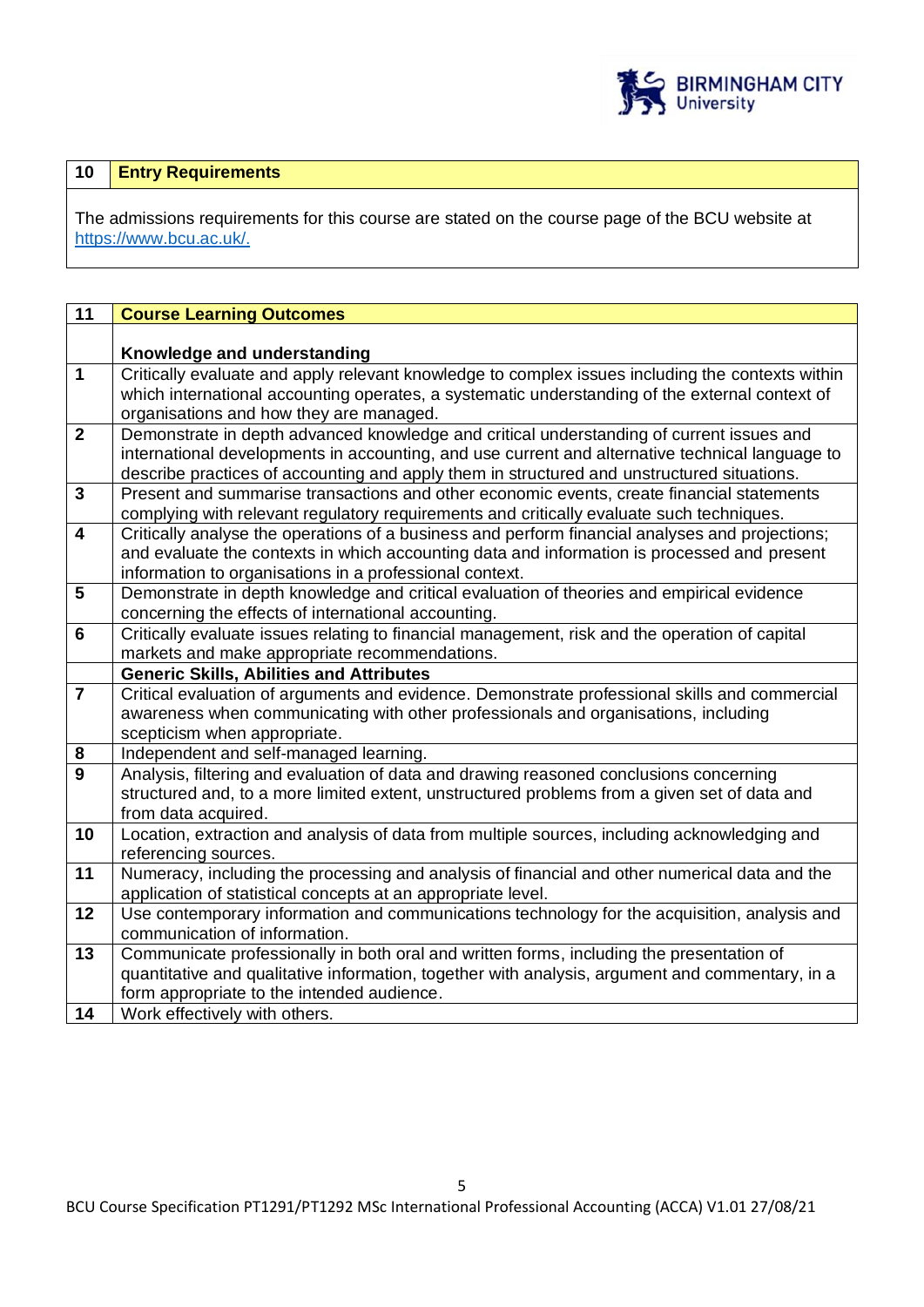

| <b>Module Code</b>                                              | <b>Module Name</b>                                                                                                                                                                                                                                          | <b>Credit Value</b> |
|-----------------------------------------------------------------|-------------------------------------------------------------------------------------------------------------------------------------------------------------------------------------------------------------------------------------------------------------|---------------------|
| <b>ACC7039</b>                                                  | <b>Strategic Business Leader</b>                                                                                                                                                                                                                            | 40                  |
| <b>ACC7040</b>                                                  | <b>Strategic Business Reporting</b>                                                                                                                                                                                                                         | 20                  |
| <b>ACC7036</b>                                                  | <b>Governance and Ethics</b>                                                                                                                                                                                                                                | 20                  |
| <b>ACC7034</b>                                                  | <b>Integrated Strategic Case Study</b>                                                                                                                                                                                                                      | 60                  |
| <b>Module Code</b>                                              | <b>Module Name</b>                                                                                                                                                                                                                                          | <b>Credit Value</b> |
| credits from the following indicative list of OPTIONAL modules. |                                                                                                                                                                                                                                                             |                     |
| <b>ACC7041</b>                                                  | <b>Advanced Financial Management</b>                                                                                                                                                                                                                        | 20                  |
| ACC7038                                                         | <b>Advanced Taxation</b>                                                                                                                                                                                                                                    | 20                  |
| ACC7037                                                         | <b>Advanced Audit and Assurance</b>                                                                                                                                                                                                                         | 20                  |
| Level 6:                                                        | In order to qualify for the award of MSc International Professional Accounting (ACCA)<br>with Professional Placement, a student must successfully complete Level 7 modules<br>listed above, totalling 180 credits, as well as the following Level 6 module: |                     |
| <b>Module Code</b>                                              | <b>Module Name</b>                                                                                                                                                                                                                                          | <b>Credit Value</b> |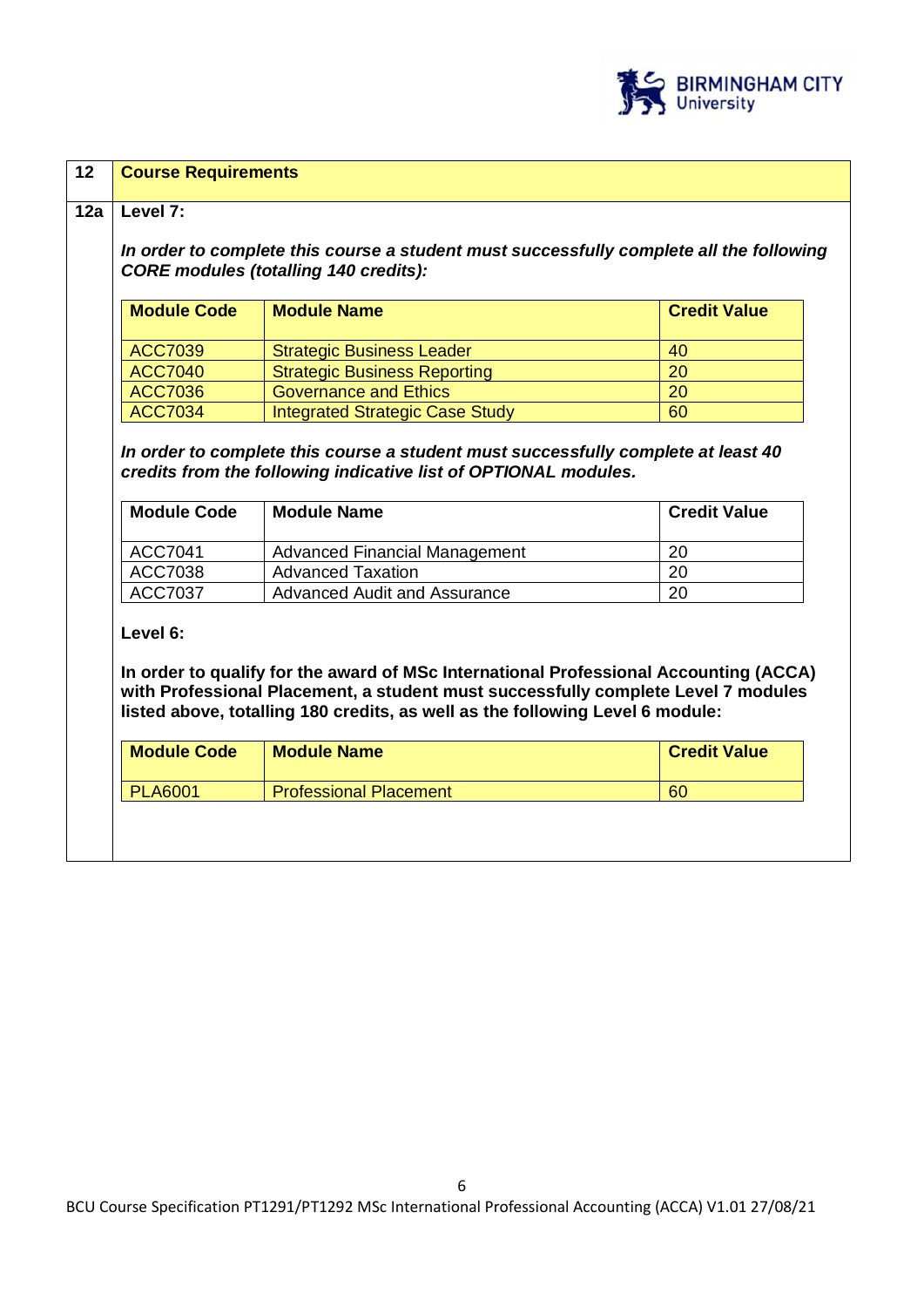

### **12b Structure Diagram**

## **Course Structure (12-month course only)**

| <b>Semester 1</b>                                                                                                  | <b>Semester 2</b>                                                                                                                        | <b>Semester 3</b>                                                  |
|--------------------------------------------------------------------------------------------------------------------|------------------------------------------------------------------------------------------------------------------------------------------|--------------------------------------------------------------------|
| Core:<br><b>Strategic Business Reporting</b><br>(20 credits)                                                       | Core:                                                                                                                                    |                                                                    |
| Core:<br><b>Governance and Ethics</b><br>(20 credits)                                                              | <b>Strategic Business Leader</b><br>(40 credits)                                                                                         | Core:<br><b>Integrated Strategic Case</b><br>Study<br>(60 credits) |
| Optional (1 from 2)<br>Advanced Audit and<br>Assurance<br>(20 credits)<br><b>Advanced Taxation</b><br>(20 credits) | Optional (1 from 2)<br><b>Advanced Audit and</b><br>Assurance<br>(20 credits)<br><b>Advanced Financial</b><br>Management<br>(20 credits) |                                                                    |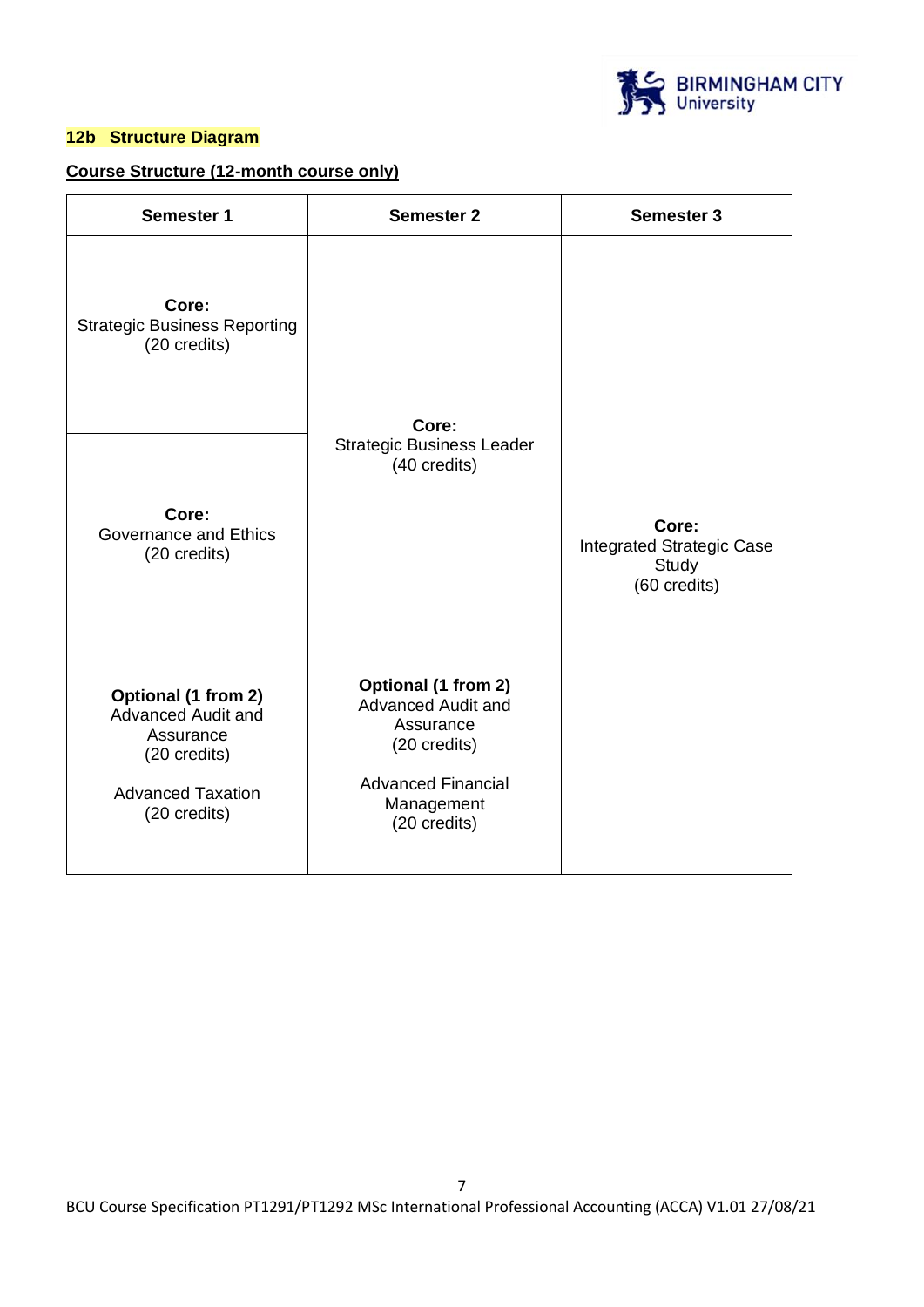

# **18 month Professional Placement course:**

| <b>Semester 1</b>                                                                                                         | <b>Semester 2</b>                                                                                                                 | Semester 3                                                  | <b>Semester 4</b>                               |
|---------------------------------------------------------------------------------------------------------------------------|-----------------------------------------------------------------------------------------------------------------------------------|-------------------------------------------------------------|-------------------------------------------------|
| Core:<br><b>Strategic Business</b><br>Reporting<br>(20 credits)                                                           | Core:                                                                                                                             |                                                             |                                                 |
| Core:<br><b>Governance and Ethics</b><br>(20 credits)                                                                     | <b>Strategic Business</b><br>Leader<br>(40 credits)                                                                               | Core:<br>Integrated Strategic<br>Case Study<br>(60 credits) | Core:<br>Professional<br>Placement (60 credits) |
| Optional (1 from 2)<br><b>Advanced Audit and</b><br>Assurance<br>(20 credits)<br><b>Advanced Taxation</b><br>(20 credits) | Optional (1 from 2)<br>Advanced Audit and<br>Assurance<br>(20 credits)<br><b>Advanced Financial</b><br>Management<br>(20 credits) |                                                             |                                                 |